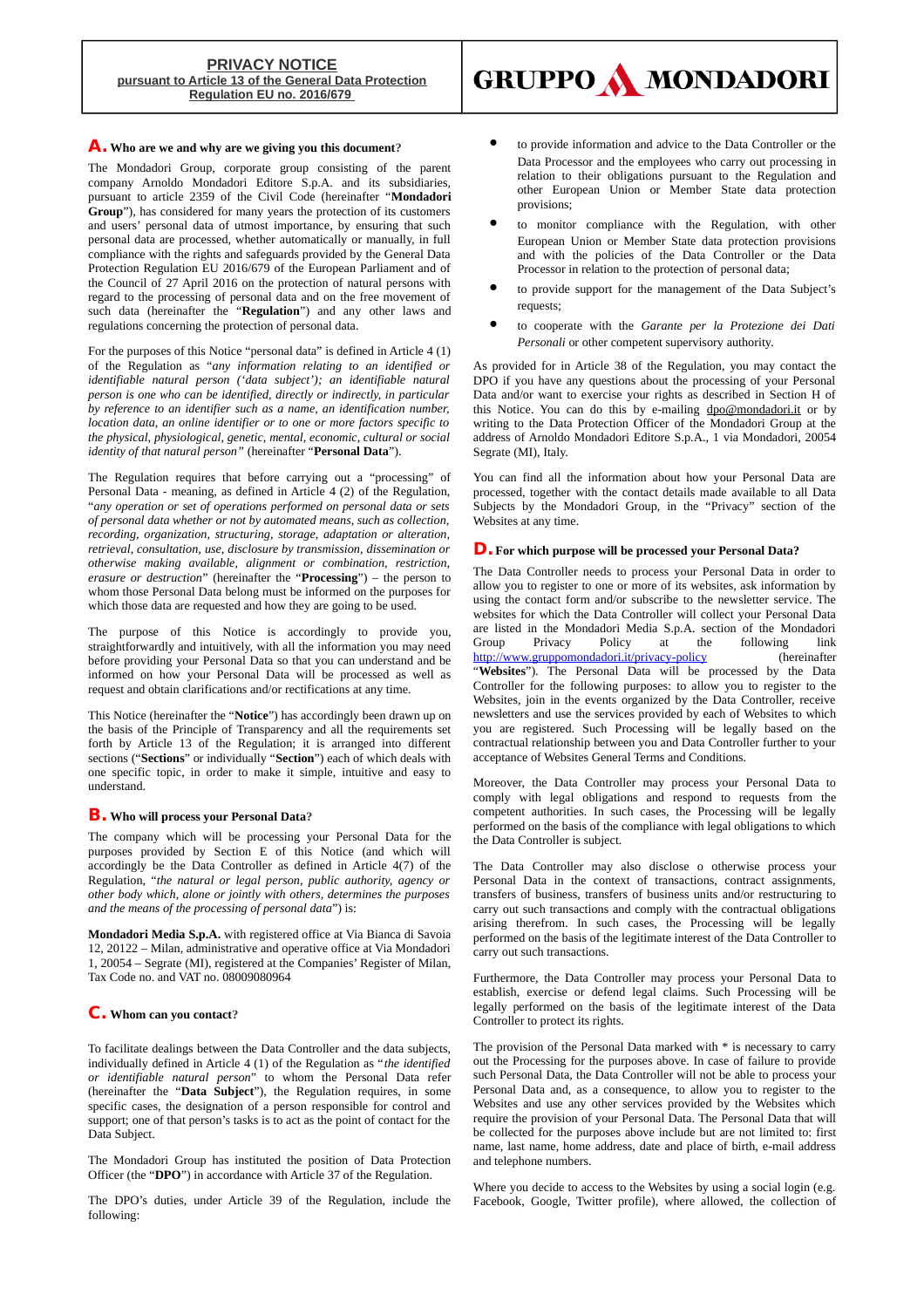your Personal Data will be done by the provider of the relevant social network that you use to access to our Websites.

You can read this Privacy Notice in the Privacy Section of every Websites.

# **E. To whom may your Personal Data be disclosed?**

Your Personal Data may be disclosed to specific persons regarded as "**Recipients**" of such Personal Data; Article 4 (9) of the Regulation defines a "recipient" as "*a natural or legal person, public authority, agency or another body, to which the personal data are disclosed, whether a third party or not.*

In order to correctly carry out all the Processing activities for the purposes mentioned in this Notice, your Personal Data may be processed by the following Recipients:

- third parties which perform part of the Processing and/or activities connected with or instrumental to the Processing on behalf of the Data Controller. Each of such persons has been designated as a "**Data Processor**", meaning "*a natural or legal person, public authority, agency or other body which processes personal data on behalf of the Data Controller*" (Article 4 (8) of the Regulation);
- individuals employed or contracted by the Data Controller and engaged for carrying out one or more specific Processing activities. These individuals have been given specific instructions concerning the safety, security and proper use of Personal Data, and are defined, pursuant to Article 4 (10) of the Regulation, as "*persons who, under the direct authority of the controller or the processor, are authorised to process the personal data"* ("**Authorized Persons**");
- third parties which carry out Processing activities and/or activities connected with or instrumental to the Processing, as autonomous data controllers, including, but not limited to, consulting companies, consultants, banks and financial institutions, insurance companies, other external entities and/or companies belonging to the Mondadori Group;
- where required by the law or necessary for the prevention, investigation, detection or prosecution of criminal offences, your Personal Data may be disclosed to public authorities or to courts without such public authorities or courts being regarded as Recipients: under Article 4 (9) of the Regulation, "*public authorities which may receive personal data in the framework of a particular inquiry in accordance with Union or Member State law shall not be regarded as recipients*".

## **F. For how long will your Personal Data be processed?**

One of the principles that applies to the Processing of your Personal Data is the storage limitation. Such principle is provided for by Article 5 (1)(e) of the Regulation, which reads "*personal data shall be kept in a form which permits identification of data subjects for no longer than is necessary for the purposes for which the personal data are processed; personal data may be stored for longer periods insofar as the personal data will be processed solely for archiving purposes in the public interest, scientific or historical research purposes or statistical purposes in accordance with Article 89(1) subject to implementation of the appropriate technical and organizational measures required by this Regulation in order to safeguard the rights and freedoms of the data subject."*

In the light of this principle, your Personal Data will be processed by the Data Controller for no longer than is needed for the purposes set out in Section E of this Notice. Specifically, your Personal Data will be stored for the shortest time necessary, as indicated in Recital 39 of the Regulation; that is, up to ten years after the termination of the contractual relationship between you and the Data Controller, without prejudice to a further period of time that may be required or allowed in accordance with statutory or regulatory provisions, as provided for in Recital 65 of the Regulation.

**G.Which are your rights?**

*VERSION 01/2022*

In accordance with the Regulation, you can exercise at any time towards the Data Controller the following rights:

- Right of access**:** you will be entitled, under Article 15 (1) of the Regulation, to obtain from the Data Controller confirmation as to whether or not your Personal Data are being processed, and, where that is the case, access to the Personal Data and the following information: (a) the purposes of the Processing; (b) the categories of Personal Data concerned; (c) the Recipients or categories of Recipient to whom the Personal Data have been or will be disclosed, in particular Recipients in third countries or international organizations; (d) where possible, the envisaged period for which the Personal Data will be stored, or, if not possible, the criteria used to determine that period; (e) the existence of the right to request from the Data Controller rectification or erasure of Personal Data or restriction of the Processing of your Personal Data, or to object to such Processing; (f) the right to lodge a complaint with a supervisory authority; (g) where the Personal Data are not collected from the Data Subject, any available information as to their source; (h) the existence of automated decision-making, including profiling, referred to in Article 22 and, at least in those cases, meaningful information about the logic involved, as well as the significance and the envisaged consequences of such Processing for the Data Subject. All this information can be found in the Privacy section of the website [www.gruppomondadori.it.](http://www.gruppomondadori.it/)
- Right of rectification: under Article 16 of the Regulation you have the right to obtain from the Data Controller without undue delay the rectification of inaccurate Personal Data concerning you. Taking into account the purposes of the Processing, you have the right to have incomplete Personal Data completed, including by means of providing a supplementary statement.
- Right to erasure: under Article 17 (1) of the Regulation you have the right to obtain from the Data Controller the erasure of your Personal Data without undue delay and the Data Controller shall have the obligation to erase your Personal Data without undue delay where one of the following grounds applies: (a) the Personal Data are no longer necessary in relation to the purposes for which they were collected or otherwise processed; (b) you have withdrawn the consent on which the Processing of your Personal Data is based, and there is no other legal ground for their Processing; (c) you have objected to the Processing pursuant to Article 21(1 or 2) of the Regulation and, in cases under Article 21 (1), if there are no longer any overriding legitimate grounds for the Processing of your Personal Data; (d) your Personal Data have been unlawfully processed; (e) your Personal Data have to be erased for compliance with a legal obligation in European Union or Member State law to which the Data Controller are subject. In certain cases, as provided for in Article 17 (3) of the Regulation, the Data Controller is allowed not to erase your Personal Data if their Processing is necessary, for instance, for

exercising the right of freedom of expression and information; for compliance with a legal obligation; for reasons of public interest; for archiving, scientific or historical research purposes in the public interest; or for the establishment, exercise or defence of legal claims.

 Right to restriction of processing: you will be entitled, under Article 18 of the Regulation, to restriction of Processing where one of the following applies: a) you have contested the accuracy of your Personal Data (the restriction will be for a period enabling the Data Controller to verify the accuracy of the Personal Data); b) the Processing is unlawful but you oppose the erasure of your Personal Data and request that their use be restricted instead; c) although the Data Controller no longer need them for the purposes of the Processing, your Personal Data are required for the establishment, exercise or defence of legal claims; d) you have objected to the Processing under Article 21 (1) of the Regulation pending verification whether the legitimate grounds of the Data Controller override your own.

If the Processing is restricted your Personal Data will, with the exception of storage, only be processed with your consent or for the establishment, exercise or defence of legal claims or for the protection of the rights of another natural or legal person or for